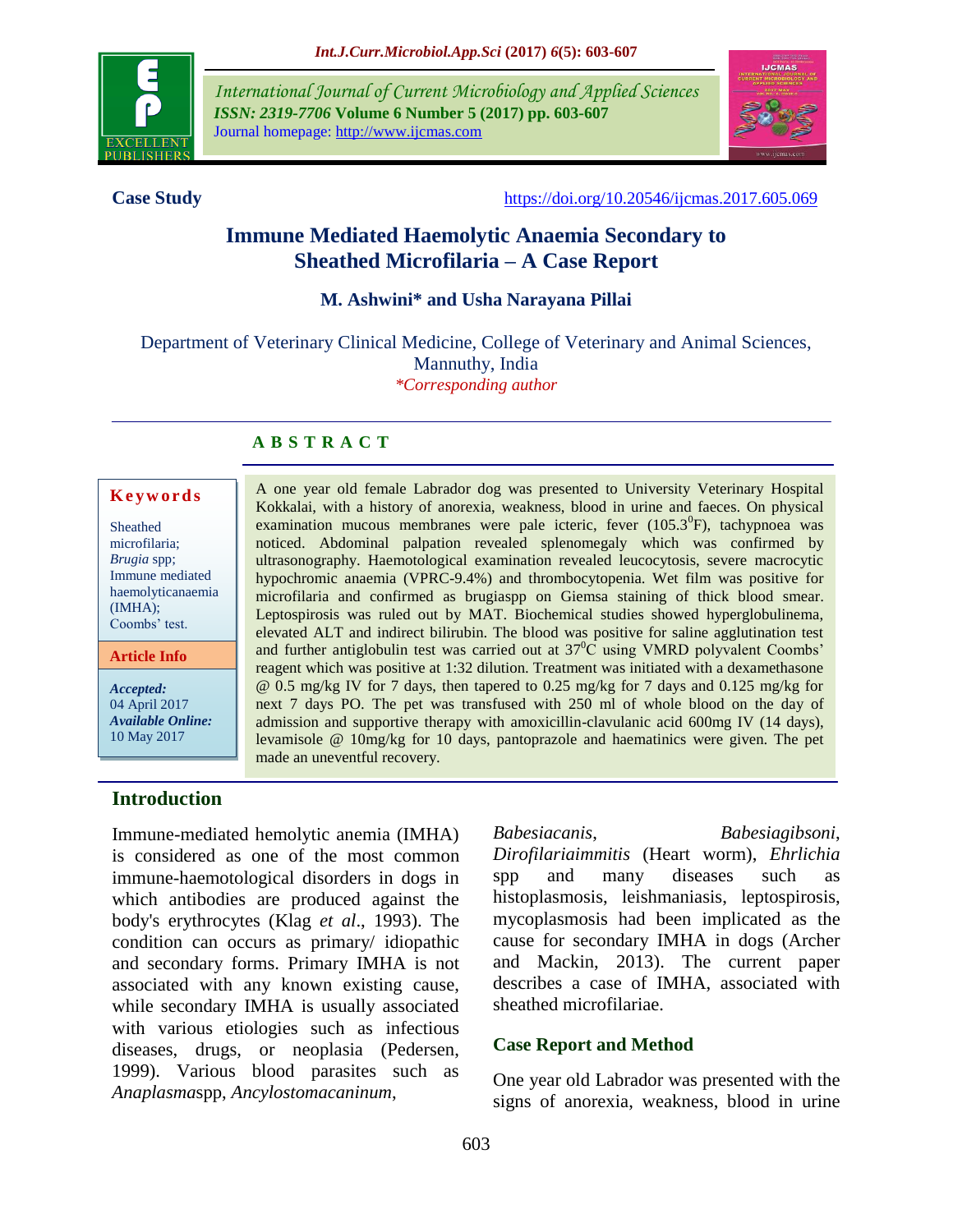and faeces. On physical examination pale icteric mucous membrane (Fig 1), fever  $(105.3^{0}F)$ . tachypnoea was noticed. Splenomegaly was noted on abdominal palpation. Routine haemotology and serum biochemical analysis is presented in table 1 and 2 respectively. On the day of presentation the dog was severely anaemic (macrocytic hypochromic) with high leucocyte count and thrombocytopenia. Differential leucocyte countrevealed lymphocytosis, monocytosis and granulocytosis. Serum biochemistry analysis revealed hyperglobulinemia, hyperbilirubinemia, high alanine amino transferase and alkaline phosphatase levels.

Routine clinical examinations such as wet film, blood smear was stained with Giemsa' examination was done. Serum was checked for MAT to rule out leptospirosis. Severe acuteanaemia prompted for performing saline agglutination test which was positive (Fig 2). Later Coombs' test was performed at  $37^0C$ using VMRD canine polyvalent Coombs' reagent (Goat origin anti canine IgG, IgM and  $C_3$ ) to confirm IMHA. The test was positive at 1:32 titer (Fig 3).Wet film was positive for moving haemoparasite suggestive of microfilariae. On examination of Giemsa stained blood smear the microfilaria was confirmed as sheathed microfilaria (Fig 4) and no other haemoparasite could be detected. But spherocytosis (Fig 4) was evident on the blood smear. Immune mediated haemolyticanaemia secondary to sheathed microfilariae was diagnosed on the second day.

On the day of presentation the animal was transfused with 250ml of whole blood from a healthy donar dog and amoxicillin-clavulanic acid 600mg IV. The treatment was initiated for IMHA and microfilariosis with dexamethasone @ 0.5 mg/kg IV for 7 days andlevamisole @ 10mg/kg PO for 10 days respectively. Dexamethasone was later tapered 0.25 mg/kg for 7 days, subsequently to 0.125 mg/kg for next 7 days PO. Antibiotics were continued for 14 days.

## **Results and Discussion**

The dog made an uneventful recovery after the treatment. Wet film examination and saline agglutination were repeated on day 14 and 21 and was found to be negative. The haemato-biochemical changes after the initiation of treatment is represented in table 1 and 2. There was raise in erythrocyte count, haemoglobin level and VPRC. Platelet count, leucocyte count returned to normal by day 14.There was marked increase in ALP value, which might be due to immunosuppressive therapy.

Immune mediated hameolyticanaemia is characterized by moderate to severe anaemia, autoagglutination, spherocytosis, positive Coombs' test (Klag *et al*., 1993). In the present study the dog had characteristic signs of IMHA. The Coombs' test or antiglobulin test which demonstrates the presence of antierythrocyte antibodies was also performed to confirm the diagnosis, which was found to be positive at 1:32 titer. Many studies have confirmed various haemoparasites to act as a trigger for IMHA (Archer and Mackin, 2013). Recent vaccination and drug therapy are implicated in secondary IMHA (Duval and Giger, 1996; Garratty, 2010).

But the dog here was not under any drug therapy and was not vaccinated recently. In this case sheathed microfilaria was considered to be the trigger because no other underlying causes could be identified and complete recovery was noticed after immunosuppressive and levamisole treatment. Kerala is endemic for microfilariosis, as suggested by Chirayath, (2013) and occurrence of microfilariosis in dogs was 8.12 per cent.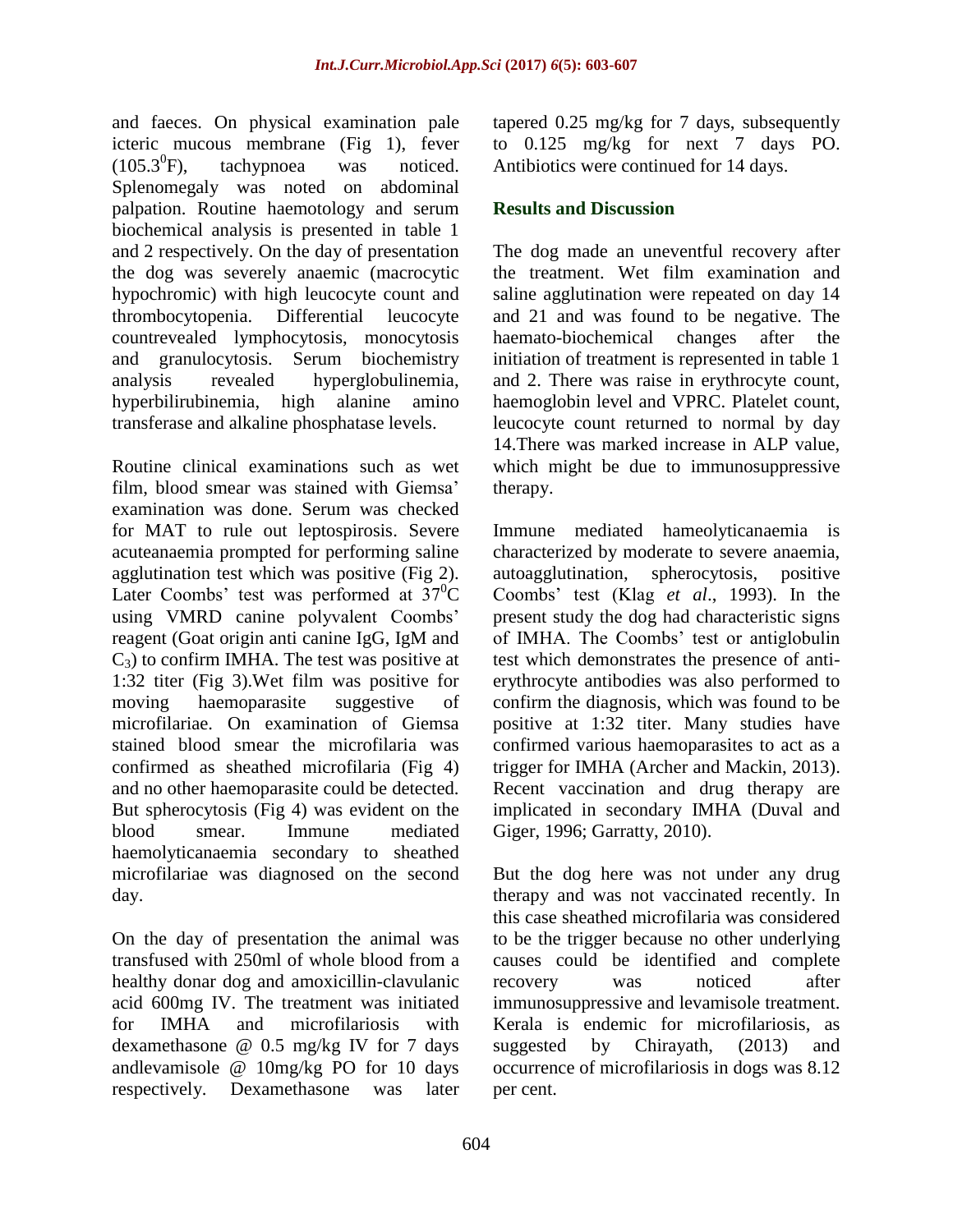| Haemotological<br><b>Parameters</b> | <b>Reference</b><br>range | Day 0 | Day 5 | Day 14 | Day 21 |
|-------------------------------------|---------------------------|-------|-------|--------|--------|
| RBC $(10^6/\mu l)$                  | $5.50 - 8.50$             | 0.89  | 1.65  | 3.56   | 3.04   |
| HGB (g/dl)                          | $12.0 - 18.0$             | 2.3   | 4.7   | 7.0    | 9.9    |
| VPRC $(\%)$                         | $37.0 - 55.0$             | 9.4   | 16.8  | 26.4   | 24.1   |
| $MCV$ (fL)                          | $60.0 - 77.0$             | 105.6 | 101.8 | 74.2   | 79.3   |
| $MCH$ (pg)                          | $19.0 - 25.0$             | 25.8  | 28.5  | 19.7   | 32.6   |
| MCHC (g/dL)                         | $32.0 - 36.0$             | 24.5  | 28    | 26.5   | 41.1   |
| $RDW$ (%)                           | $11.0 - 14.0$             | 15    | 23.4  | 19.3   | 13.2   |
| PLT $(\times 10^3/\mu l)$           | $160 - 525$               | 98    | 139   | 368    | 164    |
| WBC ( $10^3/\mu$ 1)                 | $6.0 - 17.0$              | 83.7  | 37.6  | 16.5   | 8.6    |
| LYM( $10^3/\mu$ l)                  | $0.7 - 5.1$               | 34.4  | 17.2  | 4.5    | 1.5    |
| MON( $10^3$ / $\mu$ l)              | $0.2 - 1.7$               | 7.6   | 3.5   | 2.4    | 0.4    |
| GRAN( $10^3$ / $\mu$ l)             | $4.4 - 12.6$              | 41.7  | 16.9  | 9.6    | 6.7    |

## **Table.1** Haemological changes recorded in the present case study

## **Table.2** Biochemical changes recorded in the present case study

| <b>Serum biochemistry</b>            | <b>Reference</b><br>range | Day 0 | Day 14 | Day $21$ |
|--------------------------------------|---------------------------|-------|--------|----------|
| Total protein $(g/dl)$               | $5.4 - 7.1$               | 8.275 | 4.542  | 4.076    |
| Albumin $(g/dl)$                     | $2.6 - 3.3$               | 2.914 | 2.694  | 2.756    |
| Globulin $(g/dl)$                    | $2.7 - 4.4$               | 5.361 | 1.848  | 1.32     |
| A:G                                  | $0.9 - 0.75$              | 0.543 | 1.457  | 2.087    |
| Total bilirubin (mg/dl)              | $0.10 - 0.5$              | 12.78 | 2.069  | 0.037    |
| Direct Bilirubin (mg/dl)             | $0.06 - 0.12$             | 4.337 | 1.319  | 0.733    |
| <b>Indirect Bilirubin</b><br>(mg/dl) | $0.01 - 0.49$             | 8.443 | 0.75   | 0.696    |
| ALT (U/L)                            | $21 - 102$                | 326.5 | 36.02  | 5.196    |
| ALP(U/L)                             | $23 - 66$                 | 83.73 | 764.8  | 845.9    |
| BUN (mg/dl)                          | $10 - 28$                 | 14.16 | 19.663 | 28.037   |
| Creatinine $(mg/dl)$                 | $0.5 - 1.5$               | 0.424 | 1.126  | 0.857    |

## **Fig.1** Pale icteric mucous membrane and haemoglobinuria on the day of presentation

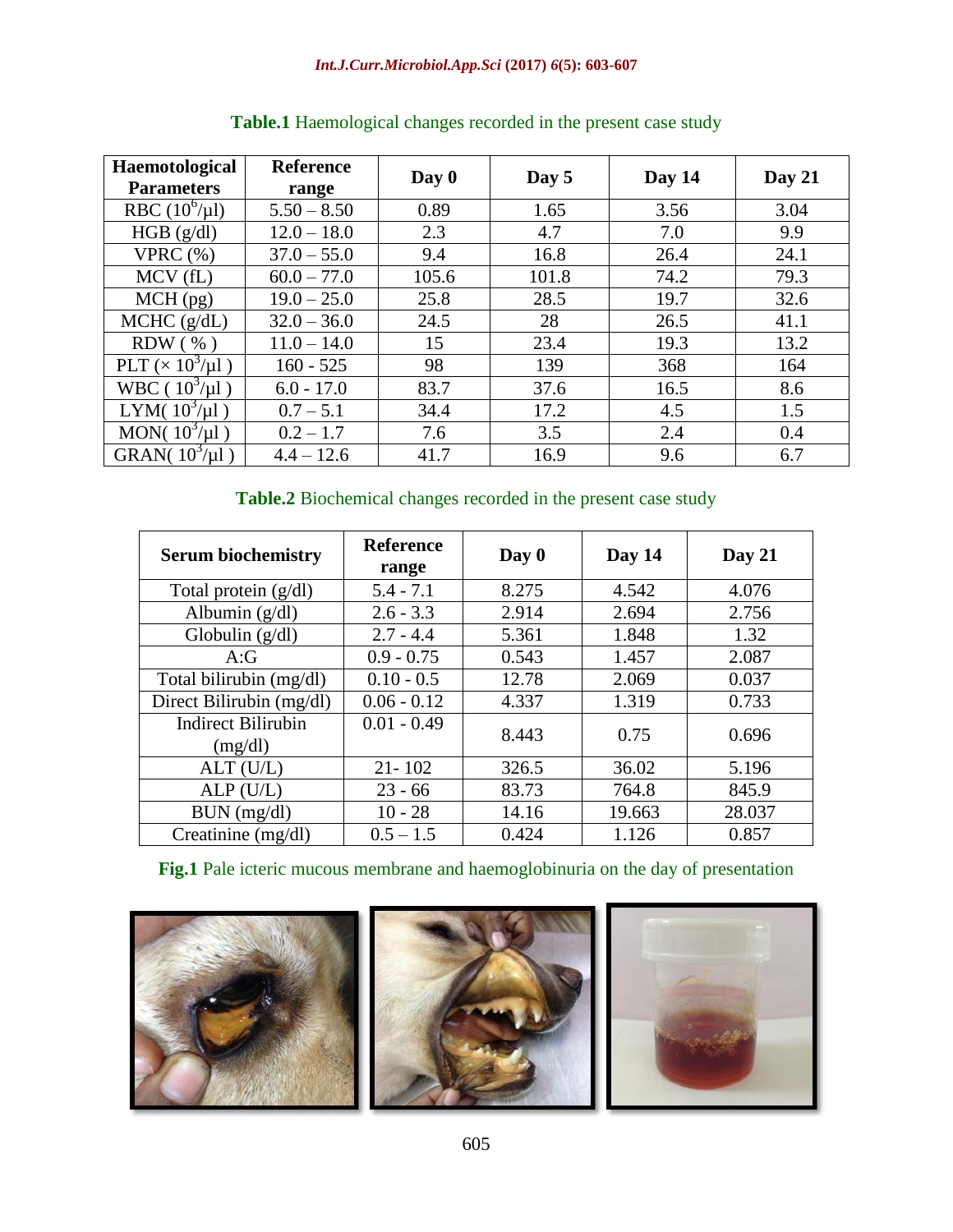**Fig.2** Postive saline agglutination test



**Fig.3** Microtiter method of Coombs' test positive at 1:32 titer



**Fig.4** Blood smear examination: Sheathed microfilaria and Spherocytosis